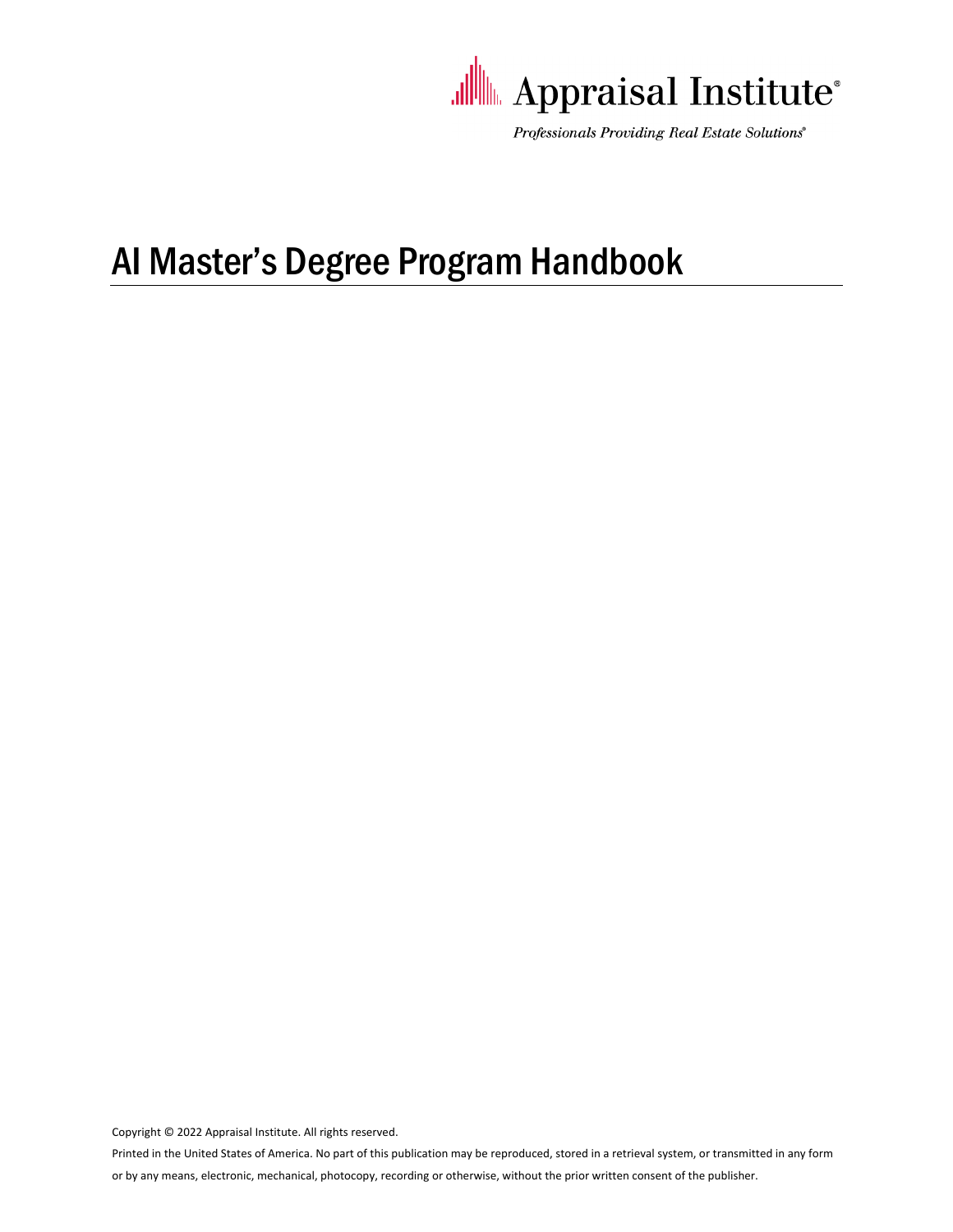### General Information

#### **History**

Founded in 1987, the [Appraisal Institute Master's Degree Program](http://www.appraisalinstitute.org/ai-masters-degree-program/) (MDP) offers individuals pursuing a master's degree (typically an MBA with a concentration in real estate, MSRE, or MRED) at an AI-affiliated university to earn an MAI designation based equivalency credit for some or all of the educational requirements needed for designated membership. Our goal, while you are an AI Master's Degree Program affiliate, is to ensure that you take full advantage of all the benefits that are available to you to best prepare you for when you become a Candidate or Designation.

#### **Eligibility**

Students become eligible to join the Appraisal Institute Master's Degree Program when they enroll in one program's affiliated universities. Individuals join as either Student Affiliates or Practicing Affiliates.

Practicing Affiliates are individuals interested in affiliation with the Appraisal Institute but not ready to pursue designated membership. Open to all valuers of real property including those seeking licensure or certification. (Category for: certified real property appraisers, licensed appraisers, trainee/registered/provisional appraisers, appraisal reviewers, tax assessors, or anyone who is considered a valuer of real property. this could include consultants, analysts, financial advisors, realty officers, real estate evaluators, university faculty, researchers, appraisal data technicians, those who are valuers but are not required to be licensed at the state level.)

#### [The Practicing Affiliate Category: An Overview](https://www.appraisalinstitute.org/assets/1/7/PA-PPT.pdf) of Affiliation with AI

Student Affiliates are those enrolled in undergraduate or graduate programs.

Note: course credit varies on the program from where the Student Affiliate earned the graduate degree, so certain AI courses may still need to be completed. Please contact AI staff for a detailed chart that outlines equivalency credit for a specific university graduate program affiliated with AI.

While enrolled in the AI-affiliated graduate program, AI MDP Student Affiliates benefits include:

- No annual affiliation fee while in pursuance of a graduate degree at one of the AI-affiliated universities.
- Affiliation with a local chapter, where individuals can network with professionals in the valuation industry.
- Access to the Y.T. and Louise Lee Lum Library. A world class research library.
- Discounts on AI education and publications.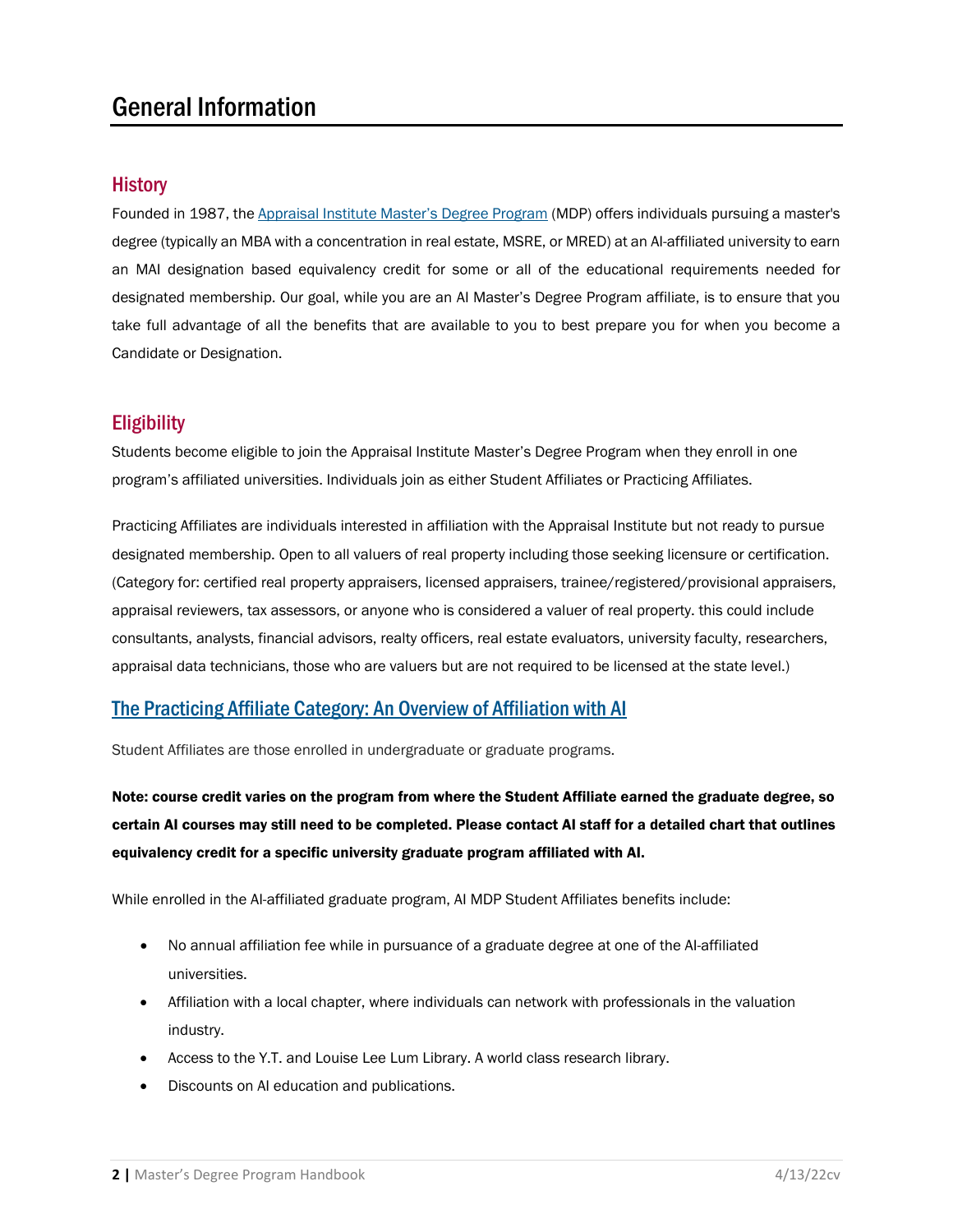- Insights, Perspectives, and Appraiser News Online (ANO) e-Newsletter at no cost (electronic versions).
- Complimentary subscriptions to Appraisal Institute periodicals *The Appraisal Journal* and *Valuation* magazine.
- The possibility of earning an AI designation.
- Access to many additional [AI Benefits](https://www.appraisalinstitute.org/ai-benefits/).

Upon graduation, the Student Affiliate would send AI Admissions his/her official transcripts and AI staff would help the Student Affiliate transition into one of three categories[: Practicing Affiliate,](https://www.appraisalinstitute.org/practicing-affiliate/) [Affiliate,](https://www.appraisalinstitute.org/affiliate/) or [Candidate for](https://www.appraisalinstitute.org/candidate/)  [Designation](https://www.appraisalinstitute.org/candidate/) (depending on eligibility).

Note: Practicing individuals will be required to become Practicing Affiliates instead of Student Affiliates upon initial admission to the AI. Practicing Affiliates are subject to AI Continuing Education requirements.

If you are already a graduate of a program offered by one of the AI-affiliated universities, please contact us upon applying to the Candidate for Designation program so we can give you the appropriate equivalency credit.

#### Candidate for Designation Program

If a Student Affiliate opts into the [Candidate for Designation program,](https://www.appraisalinstitute.org/designation-requirements/) he/she will receive AI equivalency credit for some or all of the graduate program coursework (depending on the university) and may then pursue the prestigious MAI designation on an accelerated Candidate path. To earn the MAI designation, AI MDP graduates must:

- Apply for a category change from Student Affiliate to Candidate for Designation.
- Complete first-year Standards (USPAP or IVS) and Ethics (AI *Business Practices and Ethics*).
- Pass the [Comprehensive Examination requirement](https://www.appraisalinstitute.org/assets/1/7/guidebook-comp.pdf)
- Pass the [Demonstration of Knowledge requirement,](https://www.appraisalinstitute.org/assets/1/7/guidebook-demogeneral.pdf)
- Submit and earn credit for the **Experience requirement**
- Complete any designation education not covered in the university's curriculum.

A master's thesis or Ph.D. dissertation could possibly satisfy the General Demonstration of Knowledge requirement for MAI Designated membership! The thesis or dissertation must meet requirements outlined in *The [Official Guide to the Demonstration of Knowledge Requirement: General](https://www.appraisalinstitute.org/assets/1/7/guidebook-demogeneral.pdf)*.

#### [Candidate for Designation Program Overview](https://www.appraisalinstitute.org/assets/1/7/candidate-overview.pdf)

For more information on the Candidate for Designation Program (i.e. Annual Minimum Progress, Timeline to Designation, readmission, termination, extensions, advisors, etc.), please refer to the Candidate for [Designation Policy Manual.](https://www.appraisalinstitute.org/assets/1/7/policymanual-candidate.pdf)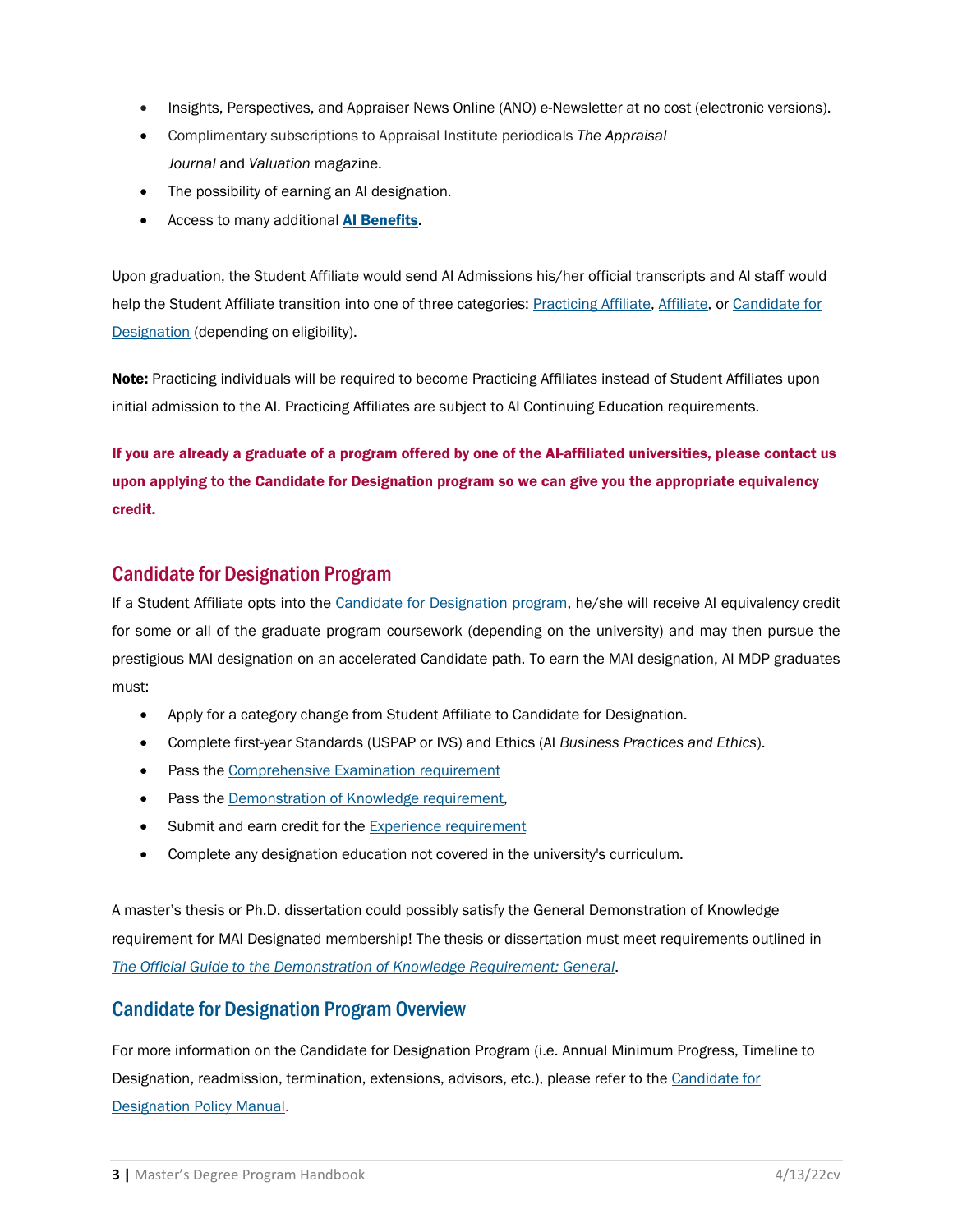### Additional Guidelines for Master's Degree Program Students

- 1. Please be sure to follow the exact course equivalencies that are listed on your universities approved equivalency chart to receive approved equivalencies towards both qualifying (if applicable) and advanced designation education. If you do not complete the equivalent courses from your university, you will not receive the equivalency credit towards the required course.
- 2. If there are qualifying education courses on the approved university equivalency chart that do not have an equivalency, we highly recommend that you complete the course(s) and pass the exam(s) through the Appraisal Institute before you graduate with your degree, as it may be difficult to complete all designation requirements by the end of your Timeline to Designation.
- 3. If you do not graduate with the master's degree at your respective university, you will not receive any equivalency credit. Equivalency credit via an accelerated path to designation are only awarded to those who successfully complete their approved master's degree program.
- 4. Please stay in touch with us throughout your master's degree program studies! We want to hear from you while you are in the program. We will also reach out periodically throughout the year, and as you get closer to graduation, we can help determine your next steps. We are more than happy to answer any questions you may have or address any concerns. Your success in the master's degree program is a top priority for us.

### Launching Your Appraisal Career

Here are some key tips to help launch your appraisal career.

1. If you are seeking state licensure as an appraiser, contact your state regulatory appraisal agency to determine the licensing requirements in the state(s) in which you plan to practice.

Check for the following with your state:

- If you take courses through the Appraisal Institute, please verify that they are approved by the state(s) where you seek licensure.
- Verify if your state accepts online education or if it requires classroom only education.
- If your state requires that you first need to become a trainee, find out how many hours you need to work under an appraiser before you may become certified and work independently.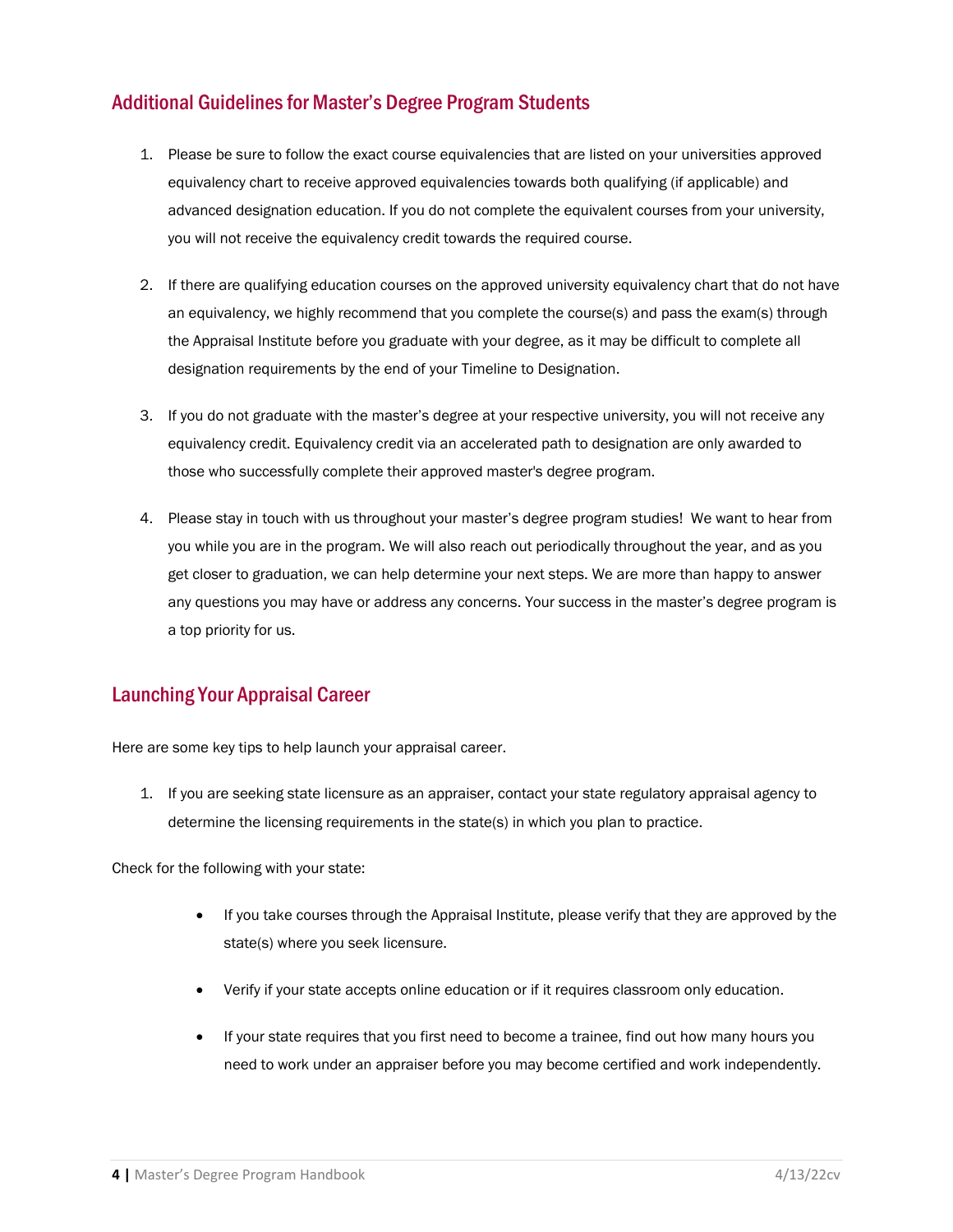- Ask if any of your graduate or undergraduate coursework qualifies for equivalency credit towards your state's licensing requirements.
- 2. Visit AI's [Become an Appraiser w](https://www.appraisalinstitute.org/become-appraiser/)ebpage for information on course packages, licensing, and education requirements for different levels of licensure.
- 3. AI Admissions strongly recommends you start working as an appraiser trainee before entering the Candidate for Designation program to gain experience hours. One of the MAI designation requirements is the submission of 4,500 hours of specialized experience, and it's ideal to gain experience to complete all the designation requirements by the end date of your Timeline to Designation (see more in the Candidate for Designation Program Overview—which is linked below).
- 4. Prior to becoming an appraiser trainee, you must find a supervisor/trainer (a state certified general real property appraiser) who will provide the training needed for state licensure. To find a supervisor/trainer, please consider the following:
	- Use AI's [Find an Appraiser](https://ai.appraisalinstitute.org/eweb/DynamicPage.aspx?webcode=aifaasearch&_ga=2.77129941.1389984678.1602507673-281548555.1527021460) directory in order to contact local appraisers and inform them you wish to start your appraisal career. A great way to network and seek career opportunities is by scheduling an informational interview with an Appraisal Institute Designated member.
	- Your affiliation with the AI Master's Degree program allows the joining of a local chapter. We encourage you to get involved with your chapter, as it provides great opportunities for networking and meeting other appraisal professionals.
	- Visit the Appraisal Institute [Career Center](https://www.appraisalinstitute.org/about/career-center/) to search for jobs and build your profile.
	- Visit your chapter's website for job postings—which are frequently updated.
	- Inquire with your university's real estate program (administrators and professors) about any career opportunities, as they may know of a licensed appraisal professional willing to be your supervisor.
- 5. Take advantage of AI's resources to help you broaden your knowledge of all thing's appraisal by visiting the Lum Library and the website's [advocacy](https://www.appraisalinstitute.org/advocacy/) and [news](https://www.appraisalinstitute.org/news/e-newsletters/) sections, reading your issues o[f online](https://www.appraisalinstitute.org/news/e-newsletters/)  [newsletters,](https://www.appraisalinstitute.org/news/e-newsletters/) *The [Appraisal Journal](https://www.appraisalinstitute.org/publications/the-appraisal-journal/)* and [Valuation](https://www.appraisalinstitute.org/publications/valuation-magazine/) magazine, and browsing the [online store,](https://ai.appraisalinstitute.org/eweb/DynamicPage.aspx?webcode=AIProductList&keyword=Book&filter=&_ga=2.180895591.1192789310.1602775013-547852675.1597157538) where you can peruse a wide range of books available for purchase.